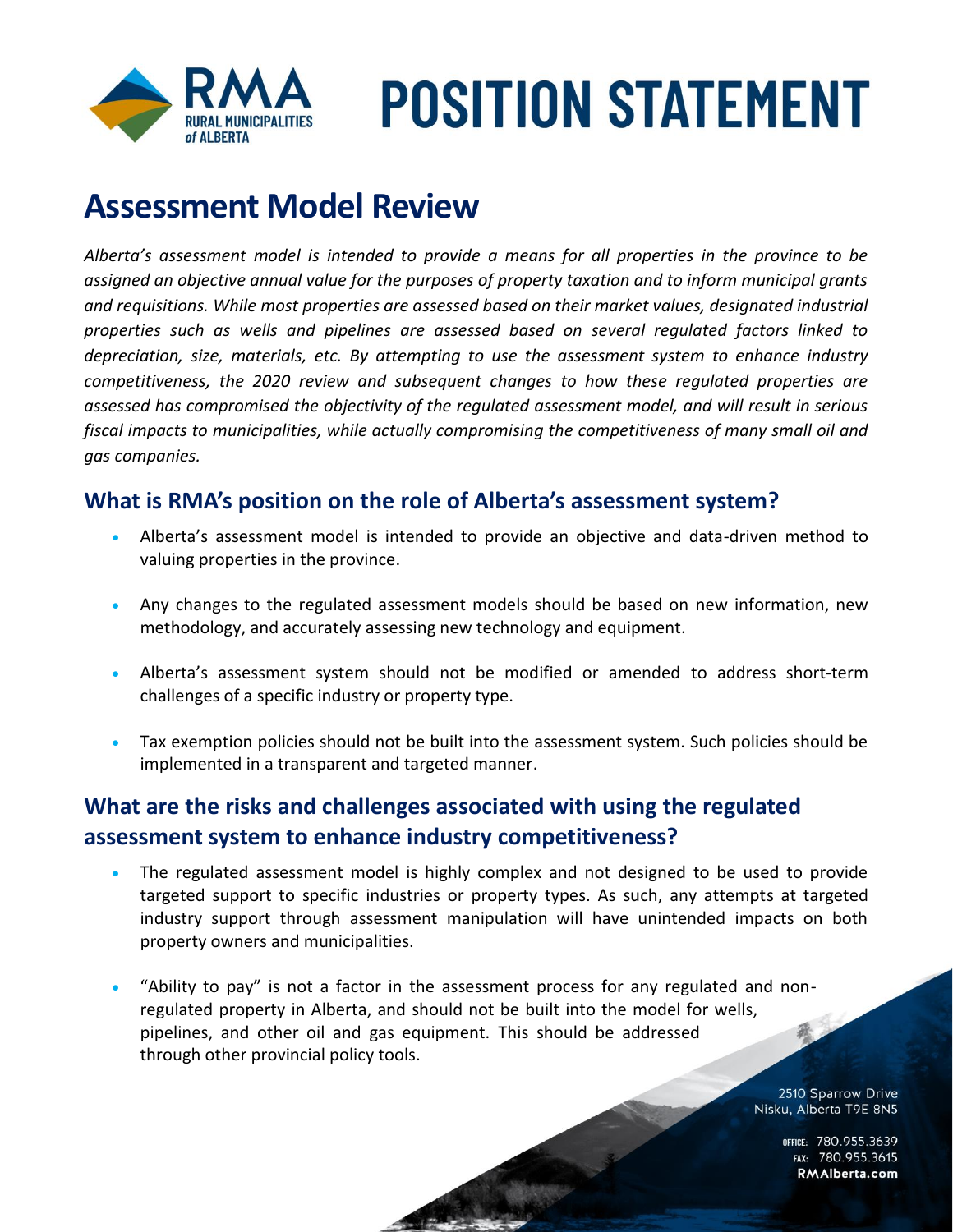

- Manipulating the assessment system to support industry competitiveness will have a wide range of impacts on municipal assessment values, which affect municipal revenues, grant distribution, requisition calculations, and will have both local and regional impacts across Alberta.
- A reduction in assessment will force municipalities to make a range of revenue-generation and spending changes, including some combination of raising tax rates on residential and nonresidential property classes, reducing service levels, revising or cancelling intermunicipal agreements, or potentially facing non-viability. The actual impacts of the proposed changes will vary widely by municipality.
- There is no mechanism to require the oil and gas industry re-invest any cost savings received through changes to the assessment model in Alberta in the form of job creation and/or capital investment.

#### **What is RMA's position on the outcomes of the 2020 assessment model review for regulated oil and gas properties?**

- The final scenarios recommended to provincial ministers based on the review process will have severe negative impacts on rural municipalities in the form of reduced assessment values and taxation revenues.
- The final scenarios recommended to provincial ministers based on the review process have not been adequately evaluated in relation to enhancing industry competitiveness and supporting municipal viability, which the Government of Alberta identified as the two review priorities.
- The final scenarios recommended to provincial ministers based on the review process will have widely different impacts on municipalities in different regions of the province. Municipalities that primarily host older oil and gas infrastructure will be much more negatively impacted than municipalities that host newer oil and gas infrastructure.
- The data used to develop the final scenarios recommended to provincial decision-makers is incomplete, as it is based on only one year of impacts. Due to the significant changes to depreciation curves used in each scenario, the multi-year impacts of the changes will be much more impactful and must be considered in a final decision on changes to the assessment model.
- The final scenarios recommended to provincial ministers based on the review process will have significantly different impacts on oil and gas companies of different sizes. The largest oil and gas companies operating in Alberta will benefit significantly, while the smallest oil and gas companies will, in many cases, face significantly higher assessments.

2510 Sparrow Drive Nisku, Alberta T9E 8N5

> office: 780.955.3639<br>15.780.955.3615. rax: RMAlberta.com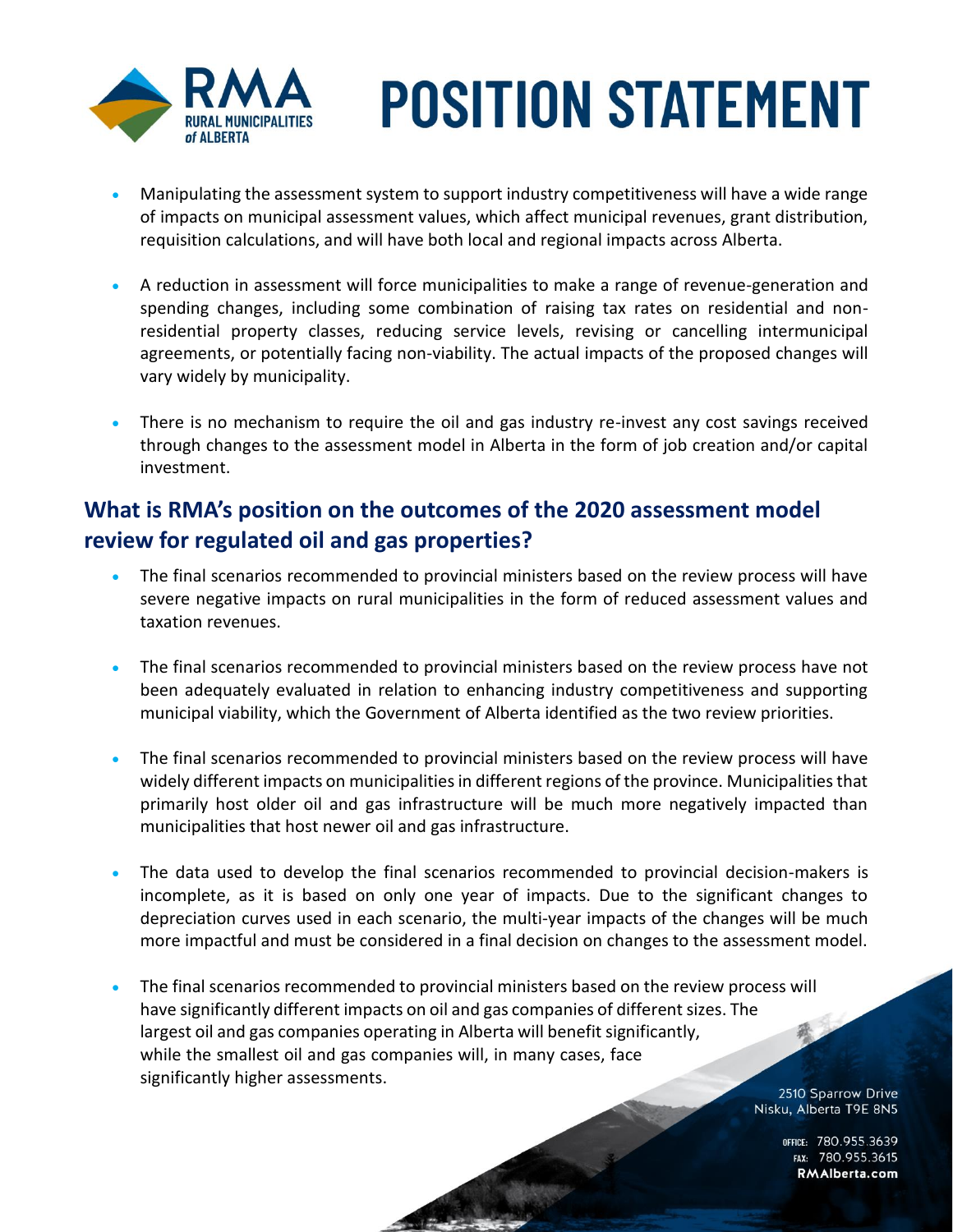

#### **How will the outcomes of the 2020 assessment model review impact municipal sustainability?**

- Municipalities rely on fair, objective and consistent property assessment system to adequately plan and budget.
- Under the four scenarios proposed by the Government of Alberta, Alberta municipalities will lose between \$109 million and \$291 million in tax revenue in 2021, with likely increases each year as assessable property depreciates.
- Under the scenario favored by the oil and gas industry, the average rural municipality will lose over 12% of its revenues in 2021, and 10 municipalities will lose over 20% of their revenues.
- Municipalities have limited tools to generate revenue. Significantly reducing property assessments will force municipalities to increase non-residential and residential tax rates, reduce service levels, eliminate staff positions, and/or consider dissolution. A rural dissolution would have significant cost and service implications, as the average rural municipality manages 1955 kilometres of road over 120 bridges, most of which exist to provide industry access to natural resources and markets.
- Industry has formally requested that municipal tax rates be frozen for non-residential properties. This, along with the changes to the assessment model favored by industry, would require municipalities to raise their residential tax rate by an average of 199% to offset revenue losses.
- Including capital and infrastructure investment, the average municipality would be required to reduce expenses by over 16% to offset revenue losses in the oil and gas industry's preferred scenario.
- When combined with increased policing costs, reduced grant funding, and COVID-19-related property tax deferrals, many rural municipalities will lack the ability to adapt to the revenue reductions that will be the result of the scenarios proposed by the Government of Alberta.

#### **How will the outcomes of the 2020 assessment model review impact oil and gas industry competitiveness?**

- Throughout the review process, no data or information linking assessment reductions to competitiveness enhancements was provided by industry stakeholders or the Government of Alberta.
- Although the oil and gas industry as a whole will receive modest cost reductions through the reduction of

2510 Sparrow Drive Nisku, Alberta T9E 8N5

> office: 780.955.3639<br>15.780.955.3615. rax: RMAlberta.com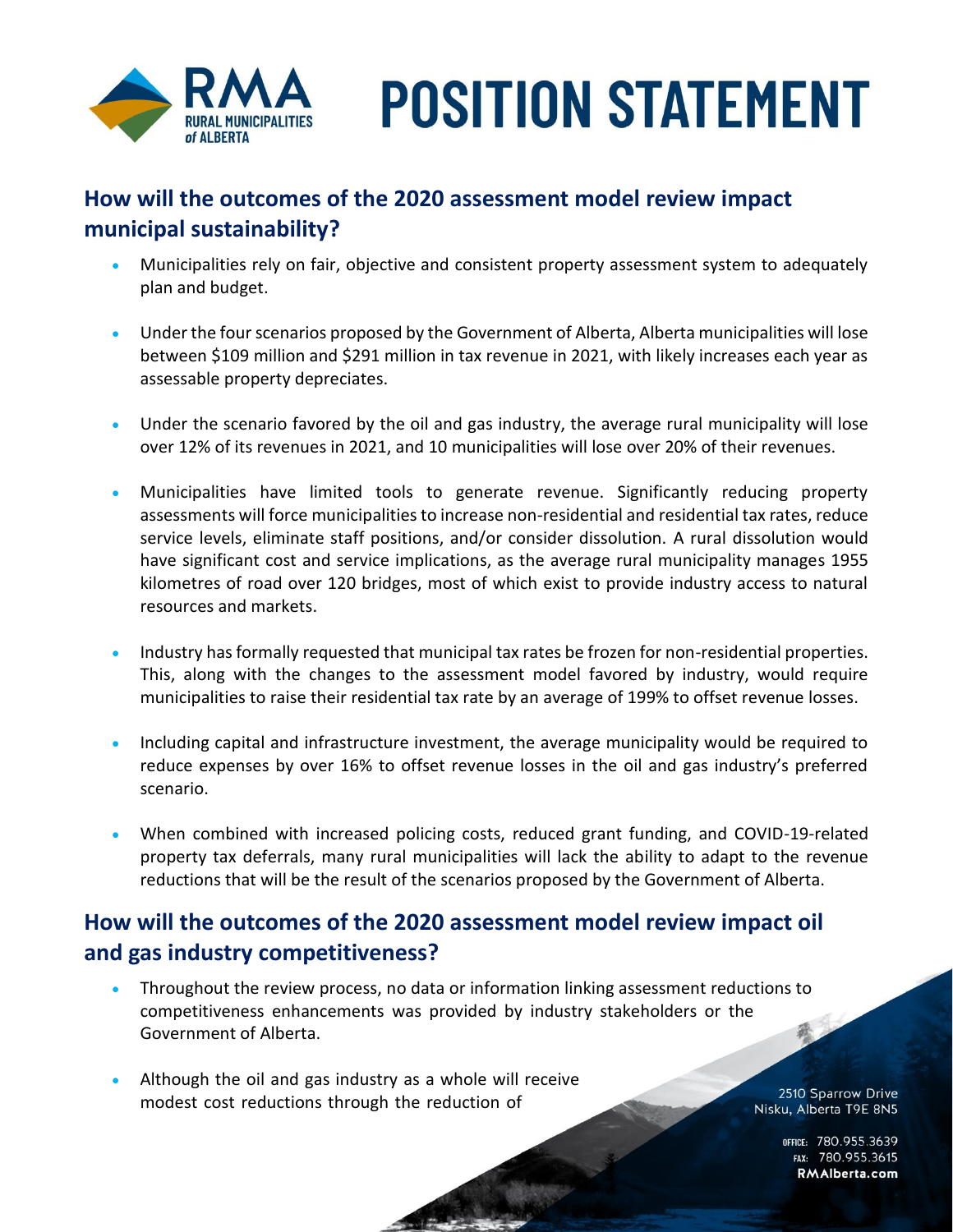

property assessment, there is absolutely no requirement or incentive that will ensure any savings benefit Alberta in the form of increased industry investment and job creation.

- Based on the Government of Alberta's proposed scenarios, the largest oil and gas companies operating in the province will receive a disproportionate share of benefits from changes to the assessment model. Small and locally-owned companies will, on average, receive significantly less benefit, and in many cases will face significant assessment increases.
- Many of the companies that will benefit most from the assessment model review have holdings worldwide and are under no obligation to reinvest savings in Alberta.
- Under the proposed changes to the assessment model favored by industry, over one-third of all oil and gas companies would face assessment increases, while the largest oil and gas companies would receive benefits that greatly exceed their share of the assessment base.

#### **What alternatives would better enhance oil and gas industry competitiveness while supporting municipal sustainability?**

- There are a wide variety of tax and policy tools available to enhance oil and gas industry competitiveness.
- Any tool to enhance industry competitiveness should be evaluated on five principles:
	- $\circ$  Equitable in cost-sharing are the costs of supporting industry shared equitably among different levels of government?
	- $\circ$  Equitable in benefits-sharing are the benefits of an incentive or support distributed equitably within industry and do they reach the sub-sets of industry that need it the most?
	- o Tangibility Do the benefits of the tool lead to direct, observable action by industry that provides an overall provincial benefit (capital investment, job creation, etc.)?
	- $\circ$  Sustainability Does the tool prioritize long-term growth and investment for industry and is it adjustable or cancellable if it is on longer needed?
	- $\circ$  Transparency Is the tool understandable to taxpayers? Are the province-wide benefits easily observable? Does the tool have a built-in means for regular review and modification?

#### **Contact**

Gerald Rhodes *Executive Director* **[gerald@RMAlberta.com](mailto:gerald@RMAlberta.com)**

> 2510 Sparrow Drive Nisku, Alberta T9E 8N5

承

office: 780.955.3639<br>15.780.955.3615. rax: RMAlberta.com